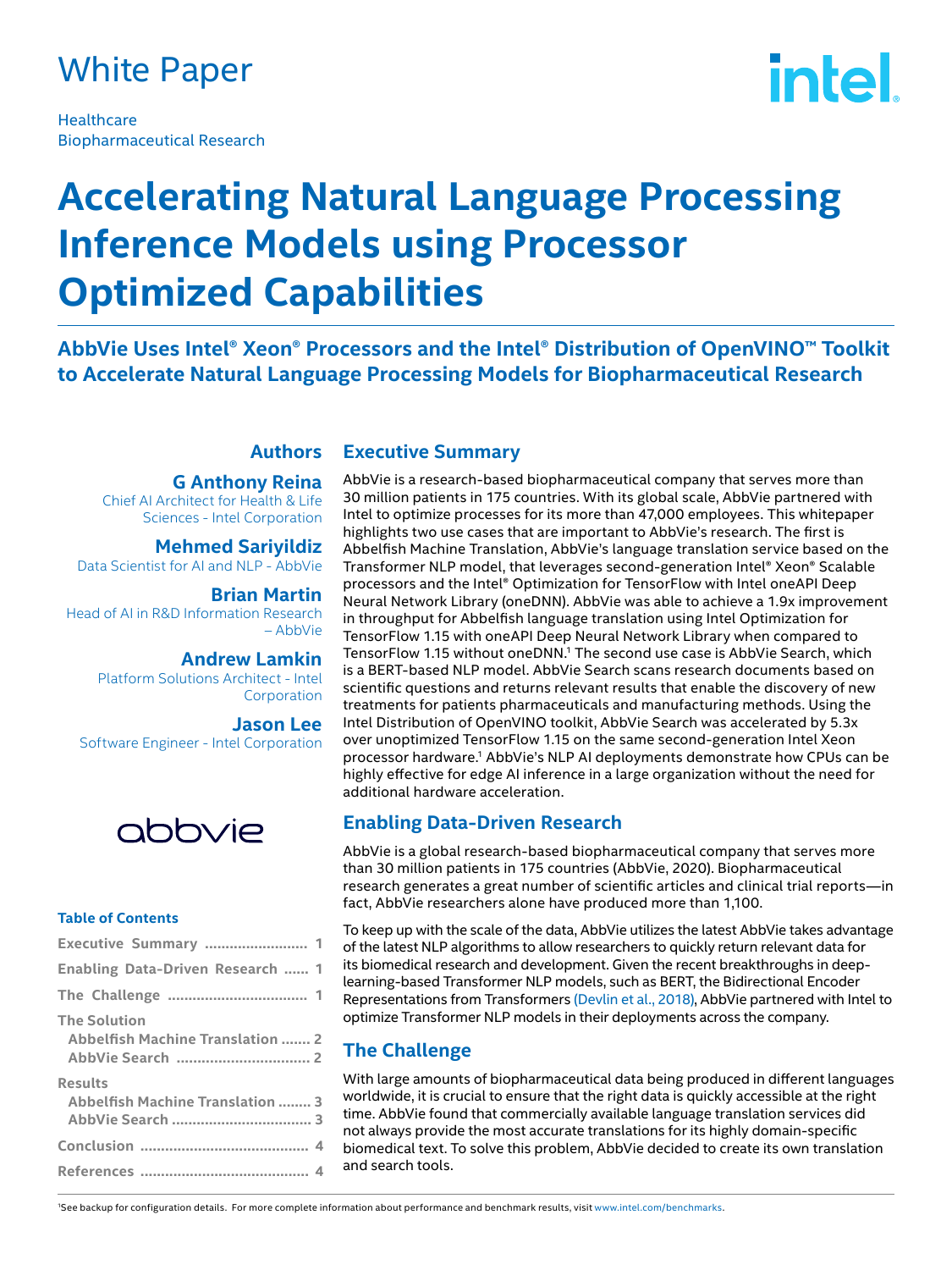### **The Solution** Abbelfish Machine Translation

Abbelfish Machine Translation is a language translation service that AbbVie originally created for its 2,600 researchers in Germany. AbbVie has customized their model to provide better translation for biomedical terminology that might not be found in standard English/German translation models.

Over one million texts are currently translated each year with the Abbelfish service using up to 10 concurrent translations per minute. The service is hosted on Intel Xeon processorbased servers. AbbVie parallelized the inference requests by serving a copy of the model on every core. They divide the input text into 300-word sections chunks and serve each section chunk to a different CPU core separately. This allows them to stream the translation service with low latency. In addition to input batching, the Abbelfish model is trained on paragraphs instead of sentences, which allows the model to generate more accurate translations for the overall document.

Abbelfish will soon expand its translation capabilities to include Spanish, Italian, French, Portuguese, Russian, Chinese, and Japanese languages. For this updated model, a multidirectional, multilingual, Transformer-based topology has been created to work with AbbVie's scientific language translations. The model includes 24 layers and over 500 million parameters, which took over four months to train. Abbelfish's custom topology provides significantly more accurate translations than commercially available translation models (BLEU 38.41 versus 34.92 for Japanese  $\leftrightarrow$  English and BLEU 41.36 versus 36.91 for English  $\leftrightarrow$  German).

#### **AbbVie Search**

AbbVie Search is a question/answer-based search tool for biomedical research. It is based on the BioBERT transformer model (Lee et al., 2020)[. BioBERT s](https://github.com/dmis-lab/biobert)tarts with a base BERT model that has been fine-tuned on the [SQuAD 1.1 dataset](https://rajpurkar.github.io/SQuAD-explorer/explore/1.1/dev/) (Figure 1). It further refines the question/answer model by finetuning on AbbVie's internal datasets and th[e BioASQ 6](http://bioasq.org)b and 7b datasets, which are an open-source collection of semantic indexing and question/answer texts based on biomedical research articles (Tsatsaronis et al., 2015).



**Figure 1.** AbbVie Search. A transformer-based NLP question/ answer model (based on BioBERT) that was trained on a biomedical corpus. This allows AbbVie to develop models that are specific to biopharmaceutical research. The question and context sentences (for example, scientific article) are transformed into an embedding space and fed into the AbbVie Search model. The model outputs the position in the context where the answer can be found.

Figure 2 shows an example of how the question/answer model works. When AbbVie researchers submit a question to AbbVie Search, both this question and a collection of research articles/clinical notes (also known as context) are fed into the transformer-based model. The model predicts the most likely character position in the context where the answer can be found (highlighted section of the context). One benefit of this approach is that the model is only able to create answers based on the context. Therefore, the answers AbbVie Search returns are immediately verifiable by a quick scan of the original scientific article.

#### **Context**

Symptom severity scores were quantified using the following five measures: (i) individual symptom score for 20 symptoms, (ii) the upper respiratory symptom score, calculated as the sum of severity scores for earache, runny nose, sore throat, and sneezing, (iii) the lower respiratory symptom score, calculated as the sum of severity scores for cough, difficulty breathing, hoarseness, and chest discomfort, (iv) the gastrointestinal symptom score, calculated as the sum of severity scores for diarrhea, vomiting, anorexia, nausea, and (Table 1) . There was season-to-season variability in the leading causes of … The findings of our study, conducted over a five-year period at five geographically dispersed sites in the USA, demonstrate that human coronavirus (HCoV) is an important cause of influenza-like illness (ILI) ranged from 4% to 22%. [8] [9] [10] [11] [14] Additionally, we found HCoV-OC43 to be the most common species among adults, as has been reported elsewhere. [8], [9], [11], [12], [14] HCoV-OC43 and HCoV-229E were the most common strains in alternate seasons, reflecting a season-toseason variability of HCoV strain circulation that has been reported in other multiyear studies.

#### **Question**

What is the most common species of Human Coronavirus among adults?

**Answer** HCoV-OC43

**Figure 2.** AbbVie Search Question and Answer Example. The user inputs a question along with a collection of contexts of scientific articles/clinical notes. The model highlights where in the context the answer can be found.

1 See backup for configuration details. For more complete information about performance and benchmark results, visit www.intel.com/benchmarks.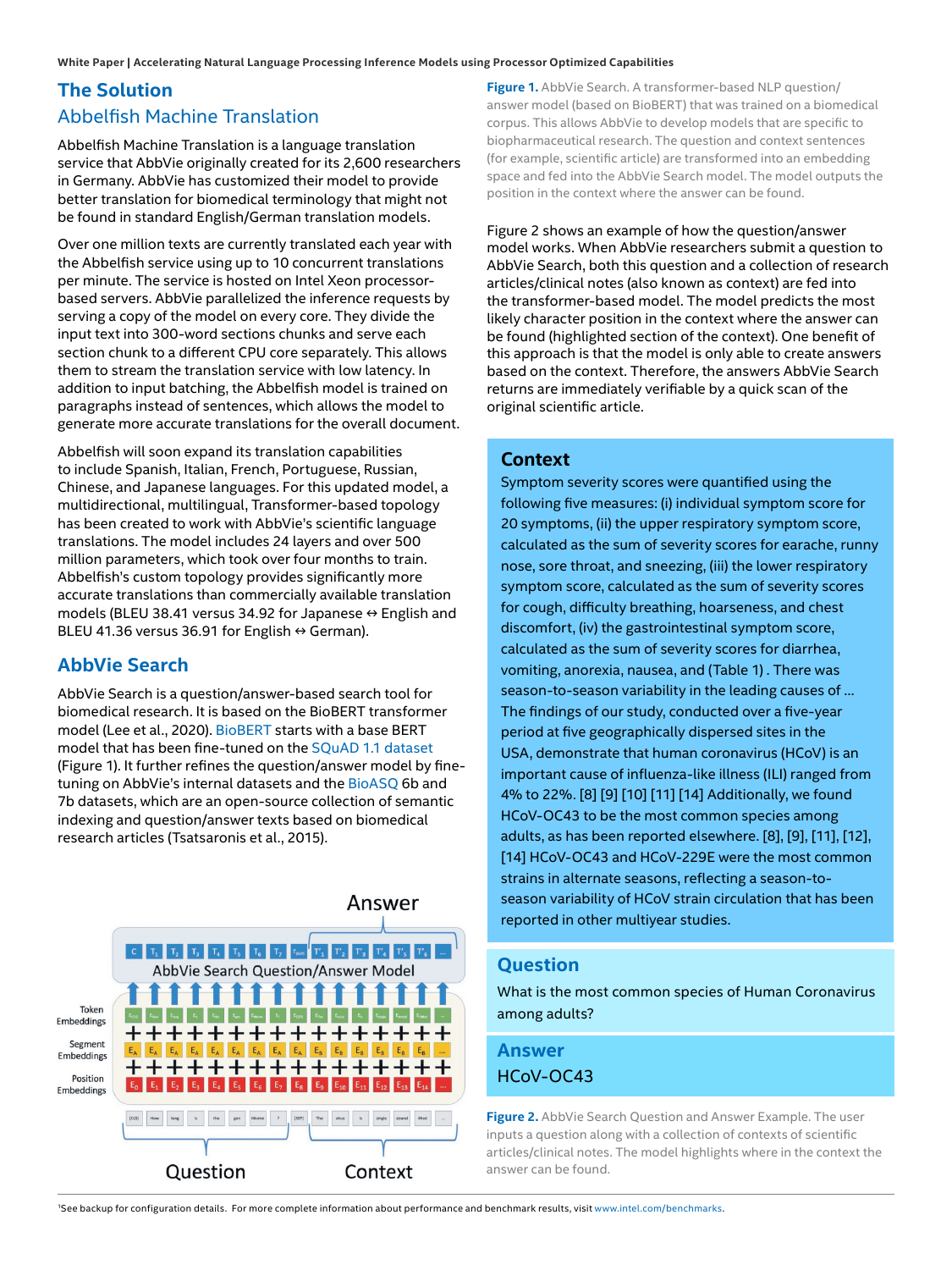**White Paper | Accelerating Natural Language Processing Inference Models using Processor Optimized Capabilities**

#### **Results** Abbelfish Machine Translation

The 2020 version of the Abbelfish model is an 8-language translation Transformer model with 24 layers and 500 million parameters. A large portion of the Abbelfish workload is done as a batch process. To meet the needs of its researchers, AbbVie set a target of translating one sentence every two seconds. It is important to note that although faster inference times are always desirable, AbbVie recognized that they don't add significant value to the product given the added expense of dedicated hardware accelerators, such as GPUs. Their strategy allows AbbVie to offload its translation workloads onto the Intel Xeon processor-based servers to free up other hardware resources.



**Figure 3.** AbbVie's Abbelfish translated over five sentences per second using Intel Optimization for TensorFlow with oneAPI Deep Neural Network Library (oneDNN).1

The Abbelfish translation model was benchmarked on a 2nd gen Intel Xeon Scalable processor-based server (Intel Xeon Gold 6252N Processor, 2.30 GHz, 2 sockets, 24 cores per socket). The model and data pipeline included the [Tensor2Tensor l](https://github.com/tensorflow/tensor2tensor)ibrary, which only works with version 1 of TensorFlow. In addition to using multiple CPU threads during inference, AbbVie was also able to create parallel inference streams by pinning each stream to half of the CPU socket using th[e numactl c](https://linux.die.net/man/8/numactl)ommand.

Figure 3 compares the model's performance between unoptimized TensorFlow 1.15 (without) and the Intel Optimization for TensorFlow (with). In both cases, there were four parallel inference streams with a batch size of 256 sentences. The effective throughput of all four parallel inference streams was 2.6 sentences per second without DNNL and 5.0 sentences per second with. This is a 1.9x speedup over the unoptimized TensorFlow 1.15 (without DNNL) and 10x the performance requirements needed by AbbVie.<sup>1</sup> Note that even without optimizations, the raw CPU performance was sufficient to meet the AbbVie requirement. More importantly, the performance of just a single stream using was over 2x the AbbVie requirement, and only used 12 of the 48 cores on the server. This means that AbbVie could easily process Abbelfish translation workloads and still have 36 CPU cores (75 percent

of the remaining compute) for other simultaneous workloads (Figure 4). This greatly simplifies AbbVie's deployment because they can seamlessly adjust the Intel Xeon processor-based server to their desired balance of AI versus non-AI workload performance.



**Figure 4.** Abbelfish performance using Intel Optimization for TensorFlow 1.15 with oneDNN.1

### **AbbVie Search**



**Figure 5.** Comparison of AbbVie Search inference between unoptimized TensorFlow 1.15 (oneDNN disabled) and OpenVINO toolkit 2020.3.1

Figure 5 shows the performance of the AbbVie Search question/answer model. The same [Intel Xeon processor -](https://ark.intel.com/content/www/us/en/ark/products/193951/intel-xeon-gold-6252n-processor-35-75m-cache-2-30-ghz.html)based server was used for this benchmark. The Intel Distribution of OpenVINO toolkit provided a 5.3x speedup in the number of questions answered per second compared with the unoptimized version of TensorFlow 1.15 (without oneDNN).<sup>1</sup> This allows AbbVie researchers to answer more than 17 questions per second from a given scientific article or clinical report. In the future, AbbVie Search can be scaled across the company by leveraging the [OpenVINO Model Server](https://github.com/openvinotoolkit/model_server), a gRPC-based microservice that is compatible with existing TensorFlow Serving applications.

1 See backup for configuration details. For more complete information about performance and benchmark results, visit www.intel.com/benchmarks.